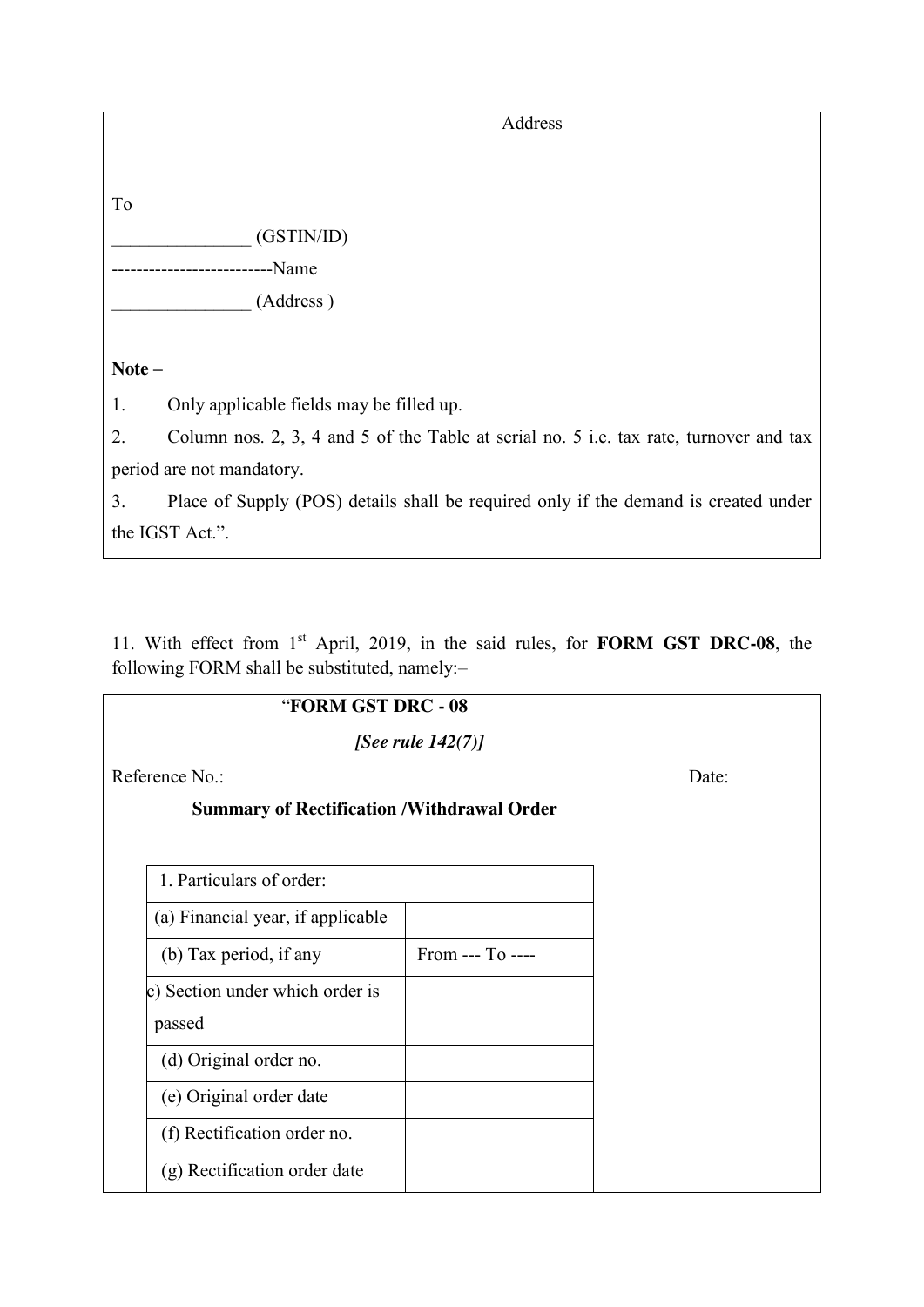| ARN, if applied for rectification |  |
|-----------------------------------|--|
| (i) Date of ARN                   |  |

2. Your application for rectification of the order referred to above has been exami

3. It has come to my notice that the above said order requires rectification

(Reason for rectification as per attached annexure)

4. The order referred to above (issued under section 129) requires to be withdrawn

5. Description of goods / services (if applicable) :

| Sr. No. | HSN code | Description |
|---------|----------|-------------|
|         |          |             |
|         |          |             |

6. Section of the Act under which demand is created:

7. Details of demand, if any, after rectification :

(Amount in Rs.)

| Sr. No. |      | Tax   Turnover   Tax Period   Act |      |    |   | <b>POS</b> | Tax | Interest   Penalty Others   Total |    |    |    |
|---------|------|-----------------------------------|------|----|---|------------|-----|-----------------------------------|----|----|----|
|         | Rate |                                   | From | To |   | (Place of  |     |                                   |    |    |    |
|         |      |                                   |      |    |   | Supply)    |     |                                   |    |    |    |
|         | 2    |                                   |      |    | 6 |            | 8   |                                   | 10 | 11 | 12 |
|         |      |                                   |      |    |   |            |     |                                   |    |    |    |
| Total   |      |                                   |      |    |   |            |     |                                   |    |    |    |

You are hereby directed to make the payment by <Date> failing which proceedings shall be initiated against you to recover the outstanding dues.

> Signature Name Designation **Jurisdiction**